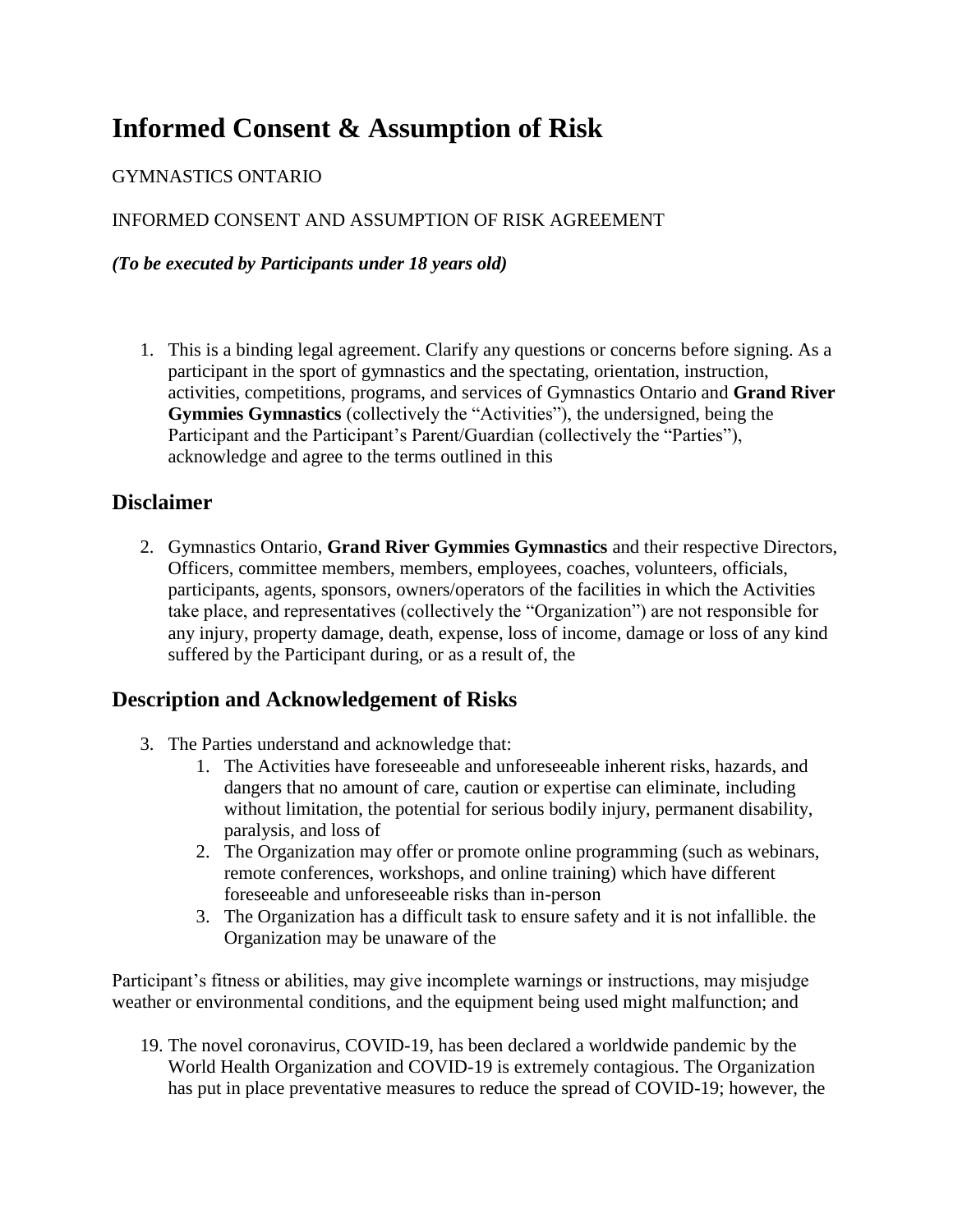Organization cannot guarantee that the Participant will not become infected with COVID-19. Further, participating in the Activities could increase the Participant's risk of contracting COVID-19.

- 4. The Participant is participating voluntarily in the In consideration of that participation, the Parties hereby acknowledge that they are aware of the risks, dangers and hazards and may be exposed to such risks, dangers, and hazards. The risks, dangers and hazards include, but are not limited to:
	- 1. Contracting COVID-19 or any other contagious
	- 2. Privacy breaches, hacking, technology malfunction or
	- 3. Executing strenuous and demanding physical techniques and exerting and stretching various muscle
	- 4. Vigorous physical exertion, strenuous cardiovascular workouts, and rapid
	- 5. The failure to properly use any piece of equipment or from the mechanical failure of any piece of equipment or
	- 6. Failure to follow instructions or
	- 7. Spinal cord injuries which may render the Participant permanently
	- 8. Serious injury to virtually all bones, joints, ligaments, muscles, tendons, and other aspects of the Participant's body or to the Participant's general health and wellbeing.
	- 9. Abrasions, sprains, strains, fractures, or
	- 10. Concussion or other head injuries, including but not limited to, closed head injury or blunt head
	- 11. Physical contact with other participants, spectators, equipment, and
	- 12. Collisions with walls, any gymnastics apparatus, floors, or mats.
	- 13. Falling, tumbling, or hitting any gymnastics apparatus, the floor, mats, or other surfaces.
	- 14. Physical contact with other participants (including spotters).
	- 15. Not wearing appropriate safety or protective equipment.
	- 16. Failure to act safely or within the Participant's ability or designated areas.
	- 17. Negligence of other persons, including other spectators, participants, or employees; and
	- 18. Travel to and from competitive events and associated non-competitive events which are an integral part of the Activities

### **Terms**

- 5. In consideration of the Organization allowing the Participant to participate in the Activities, the Parties agree:
	- 1. That when the Participant practices or trains in their own space, the Parties are responsible for the Participant's surroundings and the location and equipment that is selected for the Participant.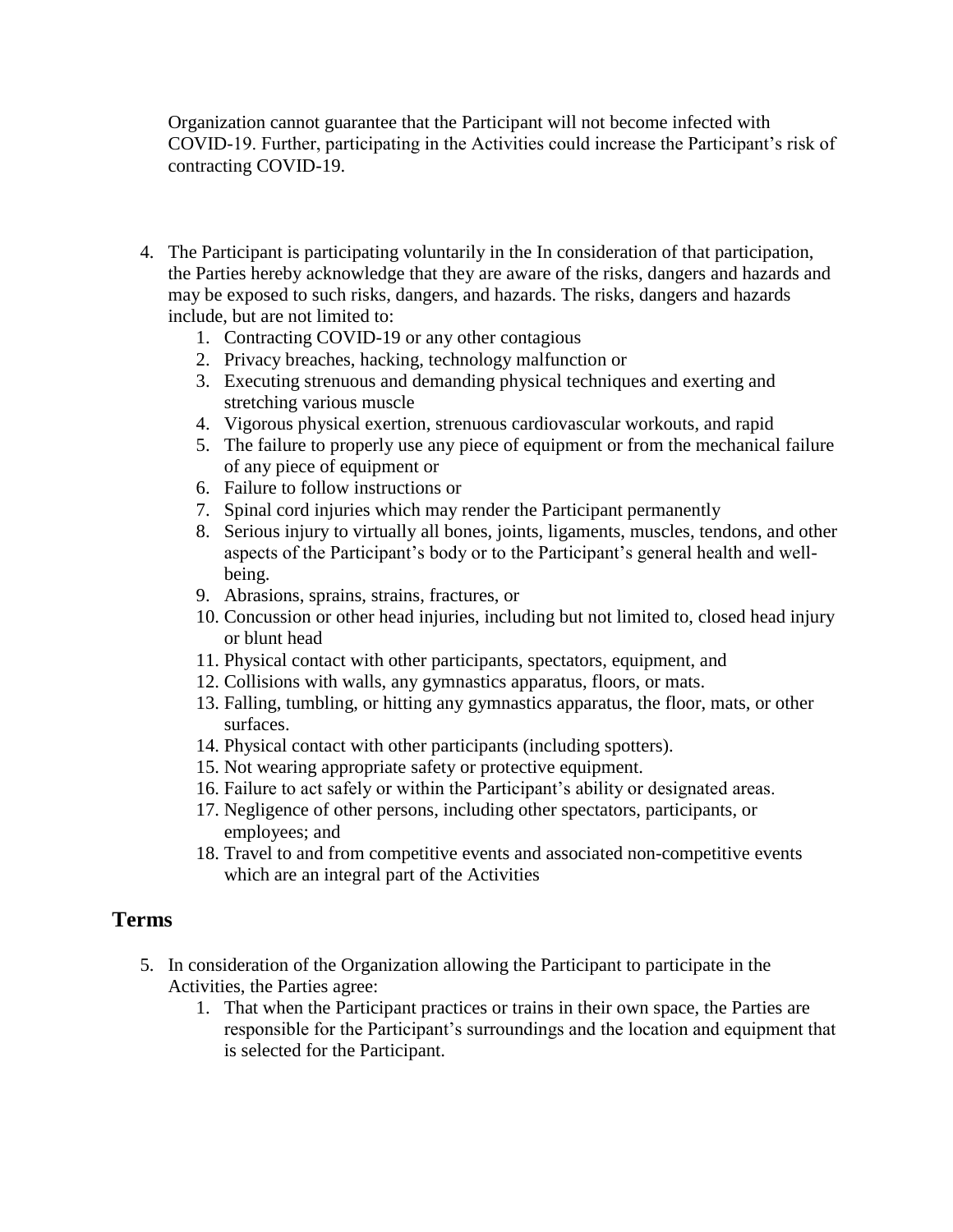- 2. That the Participant's mental and physical condition is appropriate to participate in the Activities and the Parties assume all risks related to the Participant's mental and physical
- 3. That the Participant may experience anxiety while challenging themselves during the
- 4. To comply with the rules and regulations for participation in the
- 5. To comply with the rules of the facility or
- 6. That if the Participant observes an unusual significant hazard or risk, the Participant will remove themselves from participation and bring their observations to a representative of the Organization
- 7. The risks associated with the Activities are increased when the Participant is impaired, and the Participant will not participate if impaired in any way.
- 8. That it is their sole responsibility to assess whether any Activities are too difficult for the By the Participant commencing an Activity, they acknowledge and accept the suitability and conditions of the Activity.
- 9. That COVID-19 is contagious in nature and the Participant may be exposed to, or infected by, COVID-19 and such exposure may result in personal injury, illness, permanent disability, or loss of life; and
- 10. That they are responsible for the choice of the Participant's safety or protective equipment and the secure fitting of that equipment.
- 6. In consideration of the Organization allowing the Participant to participate, the Parties agree:
	- 1. That the Parties are not relying on any oral or written statements made by the Organization or their agents, whether in brochure or advertisement or in individual conversations, to agree to participate in the
	- 2. That the Organization is not responsible or liable for any damage to the Participant's vehicle, property, or equipment that may occur as a result of the Activities; and
	- 3. That this Agreement is intended to be as broad and inclusive as is permitted by law of the Province of Ontario and if any portion thereof is held invalid, the balance shall, notwithstanding, continue in full legal force and

## **Jurisdiction**

7. The Parties agree that in the event that they file a lawsuit against the Organization, they agree to do so solely in the Province of Ontario and they further agree that the substantive law of the Province of Ontario will apply without regard to conflict of law

## **Acknowledgement**

8. The Parties acknowledge that they have read this agreement and understand it, that they have executed this agreement voluntarily, and that this Agreement is to be binding upon